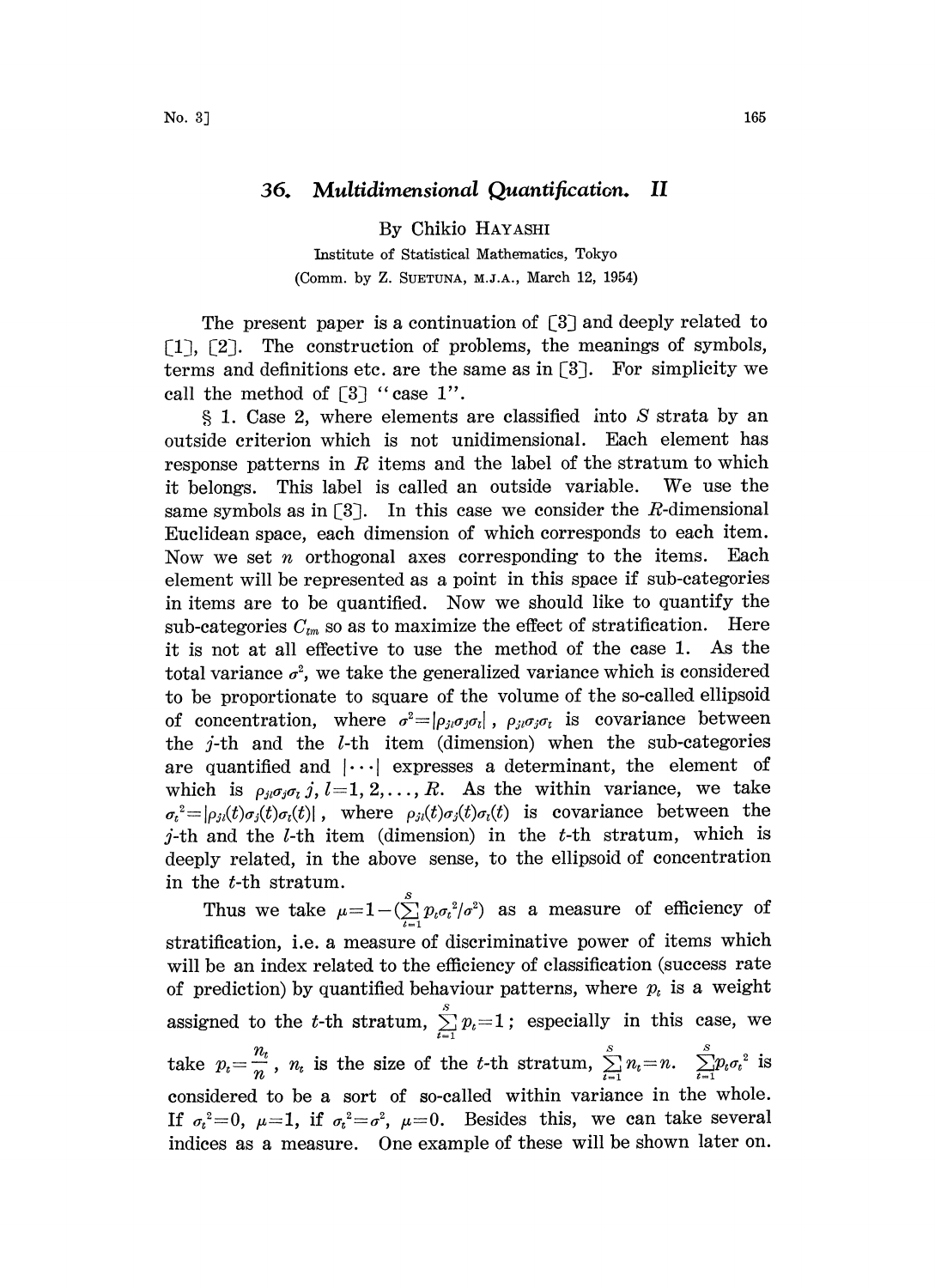We require the value  $x_{\text{tm}}$  given to  $C_{\text{tm}}$  to maximize  $\mu$ :

$$
\frac{\partial \mu}{\partial x_{uv}} = 0, \ \ u = 1, 2, \ldots, \ R; v = 1, 2, \ldots, K_u.
$$

So we obtain

$$
\sum_{i=1}^{S} p_i \frac{\partial \sigma_i^2}{\partial x_{uv}} = (1 - \mu) \frac{\partial \sigma^2}{\partial x_{uv}}.
$$
\n(1)

It is our problem to solve hese equations and obtain the largest maximum value of  $\mu(\pm 1)$  (which is the largest value of  $\mu$ ) and the corresponding vectors. Let  $\bar{x}_j$  be the total mean of the j-th item, corresponding vectors. Let  $\overline{x}_j$  be the total mean of the j-th item,<br> $\overline{x}_j = \frac{1}{n} \sum_{i=1}^n \sum_{k=1}^n x_{jk} \delta_i(jk) = \frac{1}{n} \sum_{k=1}^n x_{jk} n_{jk}$ ,  $\sigma_j^2$  be the total variance of the j-th item,  $\sigma_j^2 = \frac{1}{n} \sum_{k=1}^{K_j} x_{jk}^2 n_{jk} - \bar{x}_j^2$ ,  $\bar{x}_j(t)$  be the mean of the j-th item in the t-th stratum,  $\bar{x}_j(t)=\frac{1}{n}\sum_{k=1}^{K_j}x_{jk}g^i(jk)$ ,  $\sigma_j(t)^2$  be the variance of the j-th item in the t-th stratum  $\sigma_j(t)^2 = \frac{1}{n_t} \sum_{k=1}^{\infty} x_{jk}^2 g^t (jk) - \overline{x}_j(t)^2$ . Without loss of generality,  $\overline{x}_j = 0, j = 1, 2, \ldots, R$ .

Thus  $\sigma_j = \frac{1}{n} \sum_{k=1}^{K_j} x^2_{jk} n_{jk}$ . Let  $\rho_{ji} \sigma_j \sigma_i$  be the total covariance between

j and l,  $\rho_{ji}\sigma_j\sigma_l = \frac{1}{n}\sum_{k=1}^{K_j} \sum_{k=1}^{K_l} x_{jk}x_{lm}f_{jk}(lm)$ ;  $\rho_{ji}(t)\sigma_j(t)\sigma_i(t)$  be the covariance in the t-th stratum,  $\rho_{ji}(t)\sigma_i(t)=\frac{1}{n_i}\sum_{k}^{K_j}\sum_{m}^{K_l}x_{jk}x_{lm}f'_{jk}(lm)-\bar{x}_j(t)\bar{x}_i(t),$ where

$$
f'_{jk}(lm) = \sum_{i(t) = 1}^{n_t} \delta_{i(t)}(jk) \, \delta_{i(t)}(lm) \, , \quad \sum_{t=1}^{S} f'_{jk}(lm) = f_{jk}(lm).
$$

Thus

$$
\sigma^{2} = \left| \frac{1}{n} \sum_{k}^{K} \sum_{m}^{N} x_{jk} x_{lm} f_{jk}(lm) \right|
$$
\n
$$
\left| \frac{1}{n} \sum_{k}^{K} x_{l} \right|
$$
\n(2)

$$
\sigma_{i}^{2} = \left| \frac{1}{n_{i}} \sum_{k}^{K_{j}} \sum_{m}^{K_{l}} x_{jk} x_{lm} f'_{jk}(lm) - \overline{x}_{j}(t) \overline{x}_{i}(t) \right|.
$$
 (3)

From these (1), (2), (3), we can obtain the numerical values  $x_{im}$  $(l=1, 2, \ldots, R, m=1, 2, \ldots, K_i)$  which maximize  $\mu$ .

Special case: Let  $R=3$ .

Special case: Let 
$$
R=3
$$
.  
\n
$$
\sigma^2 = \begin{vmatrix}\n\sigma_1^2 & \rho_{12}\sigma_1\sigma_2 & \rho_{13}\sigma_1\sigma_3 \\
\rho_{12}\sigma_1\sigma_2 & \sigma_2^2 & \rho_{23}\sigma_2\sigma_3 \\
\rho_{13}\sigma_{13}\sigma_3 & \rho_{23}\sigma_2\sigma_3 & \sigma_3^2\n\end{vmatrix};
$$
\n
$$
\frac{\partial \sigma^2}{\partial x_{au}} = 2(x_{au}p_{au}\tau_{\text{RT}}^2 - \sum_{k=1}^{K} x_{ak} \gamma_{a,ku}),
$$
\n
$$
\alpha = 1, 2, 3, \quad \alpha \neq \beta, \quad \beta \neq \gamma, \quad \alpha \neq \gamma; \quad \beta, \gamma = 1, 2, 3,
$$

where

$$
\tau_{\beta\tau}^2 = \sigma_{\beta}^2 \sigma_{\tau}^2 - \rho_{\beta\tau}^2 \sigma_{\beta}^2 \sigma_{\tau}^2, \qquad (\beta, \gamma = 1, 2, 3),
$$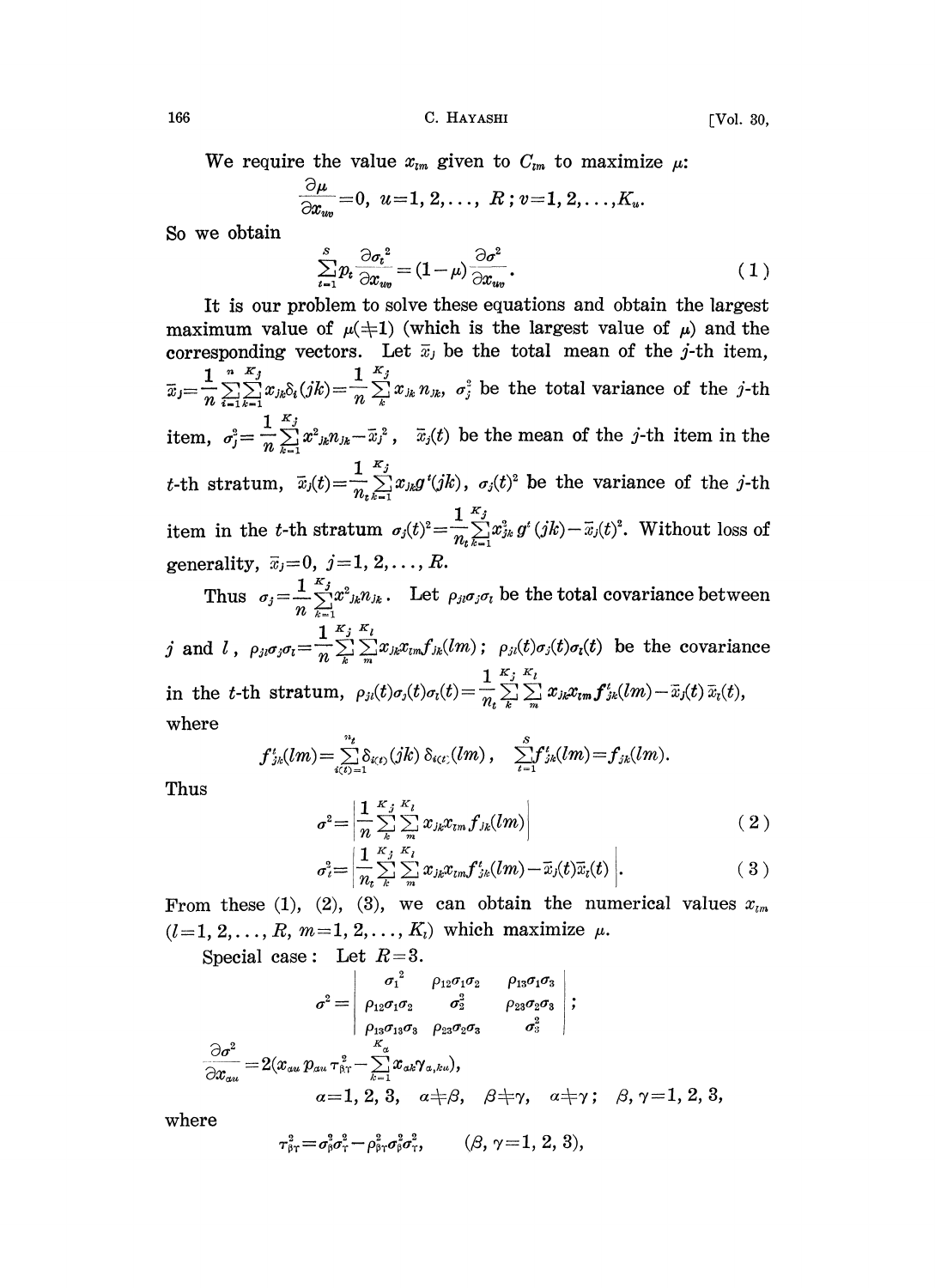$$
\gamma_{a,ku} = S_k(\alpha \gamma) S_u(\alpha \gamma) \sigma_{\beta}^2 + S_k(\alpha \beta) S_u(\alpha \beta) \sigma_{\gamma}^2 \n- \{S_u(\alpha \beta) S_k(\alpha \gamma) + S_u(\alpha \gamma) S_k(\alpha \beta) \} \rho_{\beta \gamma} \sigma_{\beta} \sigma_{\gamma}, \n\alpha \neq \beta, \qquad \alpha \neq \gamma, \qquad \beta \neq \gamma, \qquad \alpha = 1, 2, 3, \nS_k(\delta \varepsilon) = \frac{1}{n} \sum_{m}^{K_{\varepsilon}} x_{\varepsilon m} f_{\delta k}(\varepsilon m), \qquad \delta, \varepsilon = 1, 2, 3, \n\gamma_{\alpha u} = \frac{n_{\alpha u}}{n}.
$$

We have

$$
\frac{\partial \sigma_t^2}{\partial x_{au}} = 2 \Big[ \tau_{\beta\gamma}(t)^2 (x_{au} p_{au}^t - p_{au}^t \sum_k x_{ak} p_{ak}^t) - \sum_k x_{ak} \gamma_{a,ku}^t \Big],
$$
\n
$$
\tau_{\beta\gamma}(t)^2 = \sigma_\beta(t)^2 \sigma_\gamma(t)^2 - \rho_{\beta\gamma}(t)^2 \sigma_\beta(t)^2 \sigma_\gamma(t)^2,
$$
\n
$$
\gamma_{a,ku}^t = S_k^t(\alpha \gamma) S_u^t(\alpha \gamma) \sigma_\beta(t)^2 + S_k^t(\alpha \beta) S_u^t(\alpha \beta) \sigma_\gamma(t)^2
$$
\n
$$
- \{S_u^t(\alpha \beta) S_k^t(\alpha \gamma) + S_u^t(\alpha \gamma) S_k^t(\alpha \beta) \} \rho_{\beta\gamma}(t) \sigma_\beta(t) \sigma_\gamma(t),
$$
\n
$$
S_k^t(\delta \varepsilon) = \frac{1}{n_c} \sum_{m=1}^{K_\varepsilon} x_{em} f_{\delta k}^t(\varepsilon m) - \frac{g^t(\delta k)}{n_t} \bar{x}_\varepsilon(t),
$$
\n
$$
p_{ak}^t = \frac{g^t(\alpha k)}{n_t}, \quad \alpha, \beta, \gamma = 1, 2, 3, \quad \alpha \neq \beta, \quad \alpha \neq \gamma, \quad \beta \neq \gamma, \quad \delta, \varepsilon = 1, 2, 3.
$$

So in the long run, we obtain  
\n
$$
\sum_{k=1}^{K_1} \Lambda_{1,ku} x_{1k} = \mu \sum_{k=1}^{K_1} \varPhi_{1,ku} x_{1k}, \qquad (u=1, 2, \ldots, K_1),
$$
\n(4)

$$
\sum_{k=1}^{K} \sum_{i=1, k n}^{K_1, k n} x_{1k} = \mu \sum_{k=1}^{K_2} \Phi_{2, m n} x_{2m}, \quad (v=1, 2, \ldots, K_2),
$$
\n
$$
\sum_{m=1}^{K_2} \Lambda_{2, m n} x_{2m} = \mu \sum_{m=1}^{K_2} \Phi_{2, m n} x_{2m}, \quad (v=1, 2, \ldots, K_2),
$$
\n(5)

$$
\sum_{l=1}^{k_3} \Lambda_{3, lw} x_{3l} = \mu \sum_{l=1}^{k_3} \varPhi_{3, lw} x_{3l}, \qquad (w = 1, 2, \ldots, K_3), \qquad (6)
$$

where

$$
A_{a,ku} = \overline{\gamma}_{a,ku} + \varphi_{a,ku} - \gamma_{a,ku} + \delta_{ku} (p_{au} \tau_{\beta\gamma}^2 - \psi_{au}),
$$
  
\n
$$
\varPhi_{a,ku} = \delta_{ku} p_{au} \tau_{\beta\gamma}^2 - \gamma_{a,ku},
$$
  
\n
$$
\varphi_{a,ku} = \sum_{i=1}^{S} p_i p_{au}^t p_{ak}^t \tau_{\beta\gamma} (t)^2,
$$
  
\n
$$
\overline{\gamma}_{a,ku} = \sum_{i=1}^{S} p_i \gamma_{a,ku}^t,
$$
  
\n
$$
\psi_{au} = \sum_{i=1}^{S} p_i p_{au}^t \tau_{\beta\gamma} (t)^2, \quad a=1, 2, 3, \quad a \neq \beta, \quad \beta \neq \gamma, \quad a \neq \gamma,
$$
  
\n
$$
\delta_{ku} \text{ is Kronecker's symbol } (\delta_{ku} = 1, k = u; = 0, k \neq u).
$$

 $\Lambda_{a,\lambda u}$  is symmetric and the quadratic form from symmetric matrix  $(\varPhi_{\alpha,k\omega})$  is positive definite (equal to variance). So it is shown that the required  $\mu$  exists. Numerical values  $x_{\ell m}$  (in appropriate units) obtained in the valid sense by this method have the same meanings and function as in the case 1. Furthermore we can give the distances between strata explicitly in those senses which will allow useful interpretation. The above equations can be solved by successive approximation "step by step in turn " methods. Thus we can generally obtain our required results. As another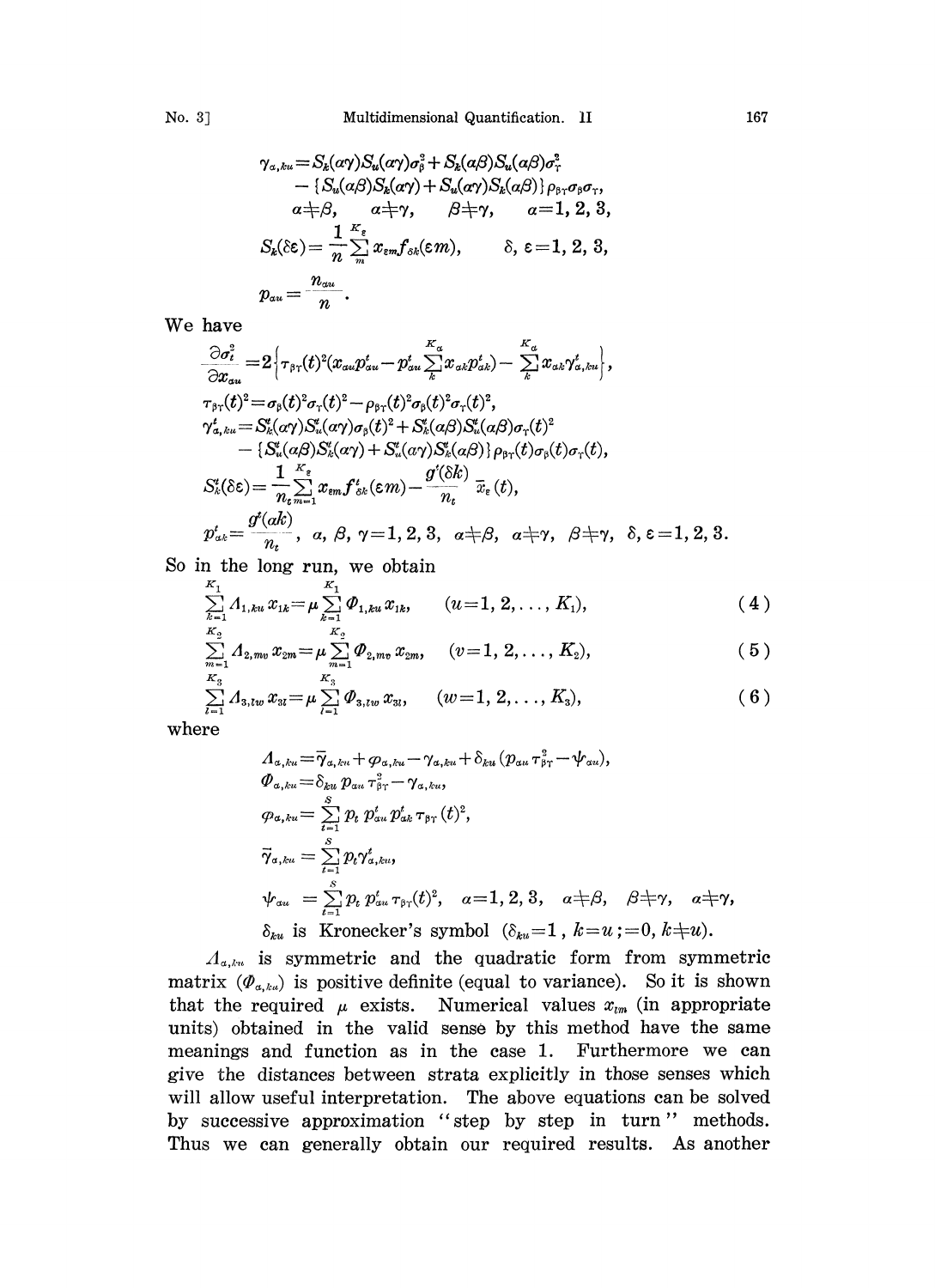measure, we can also take  $\lambda = 1 - \frac{\sigma^2 w}{\sigma^2}$ , where  $\sigma^2 w = |\sum p_i \rho_{ji}(t) \sigma_j(t) \sigma_i(t)|$ ,  $\sigma^2$  being generalized variance, which is suggested by Mr. Akaike. The method to solve is the same as above. Generally it turns out to be better that we adopt, as a first approximation, the values of  $x_{im}$  obtained by solving the following equations, for example,  $g^{\prime\!\prime}(ak)g^{\prime\!\prime}(au)$  $\sum_{t=1}^{s} \frac{g^{t}(ak)g^{t}(all)}{n_{t}} x_{ak} = \eta^{2} n_{au} x_{au}$ , (a=1, 2, 3), which mean the quantification in the case where each dimension is treated separately; see case 1. The applications of this method to analyse social phenomena will be shown in  $[4]$ ,  $[6]$ . The method of prediction is similar to the case 1. The essential point of this method is not to use the sum of the response patterns (additivity). This is also applicable to the case where the method of case <sup>1</sup> is not effective even when outside criterion is unidimensional or  $S=2$ .

§2. Case 3, i.e. compound case. We divide R items into  $T$ sub-groups. Suppose that, in each sub-group, the items belonging to it fulfil the property of additivity in valid sense (see case 1), i.e. they are on unidimensional scale. In this case we regard each element as a point in  $T$  dimensional Euclidean space if sub-categories of items are quantified and synthesised in sub-groups. In each dimension, we quantify sub-categories of items under the assumption of linear form by the same idea as in case 1, but the numerical values must be required in correlation with the whole. Elements are classified into S strata by an outside criterion which is not unidimensional.

Let  $R_1$ ,  $R_2$ , ...,  $R_r$  be the number of items in sub-groups  ${\rm respectively,}\ \sum\limits_{r=1}^T R_r\hspace{-1mm}=\hspace{-1mm}R.$ 

Let  $\sum_{u}^{n_r} \sum_{v} x_{u,v_r} \delta_i(u_v v_r) = a_i(r)$  be the values of the *i*-element in

the r-th sub-group, where  $u_r$ ,  $v_r$ ... express the items and sub-categories belonging to the  $r$ -th sub-group and the symbols have the

same meaning as in cases 1, 2.  
\nThus 
$$
\bar{x}_r = \frac{1}{n} \sum_i^n \sigma_i(r) = \frac{1}{n} \sum_{u_r}^{R_r} \sum_{v_r} n_{u_r v_r} x_{u_r v_r}
$$
,  
\n
$$
\sigma_r^2 = \frac{1}{n} \sum_i^n \sum_{v_r} \sum_{u_r} \sum_{v_r} x_{u_r v_r} x_{t_r m_r} f_{u_r v_r} (l_r m_r) - \bar{x}_r^2
$$
 in the total,  
\n
$$
\bar{x}_r(t) = \frac{1}{n_t} \sum_{u_r} \sum_{v_r} \sigma^2(u_r v_r) x_{u_r v_r},
$$
\n
$$
\sigma_r(t)^2 = \frac{1}{n_t} \sum_{l_r} \sum_{m_r} \sum_{u_r} \sum_{v_r} x_{u_r v_r} x_{l_r m_r} f^{\prime} u_r v_r (l_r m_r) - \bar{x}_r(t)^2
$$